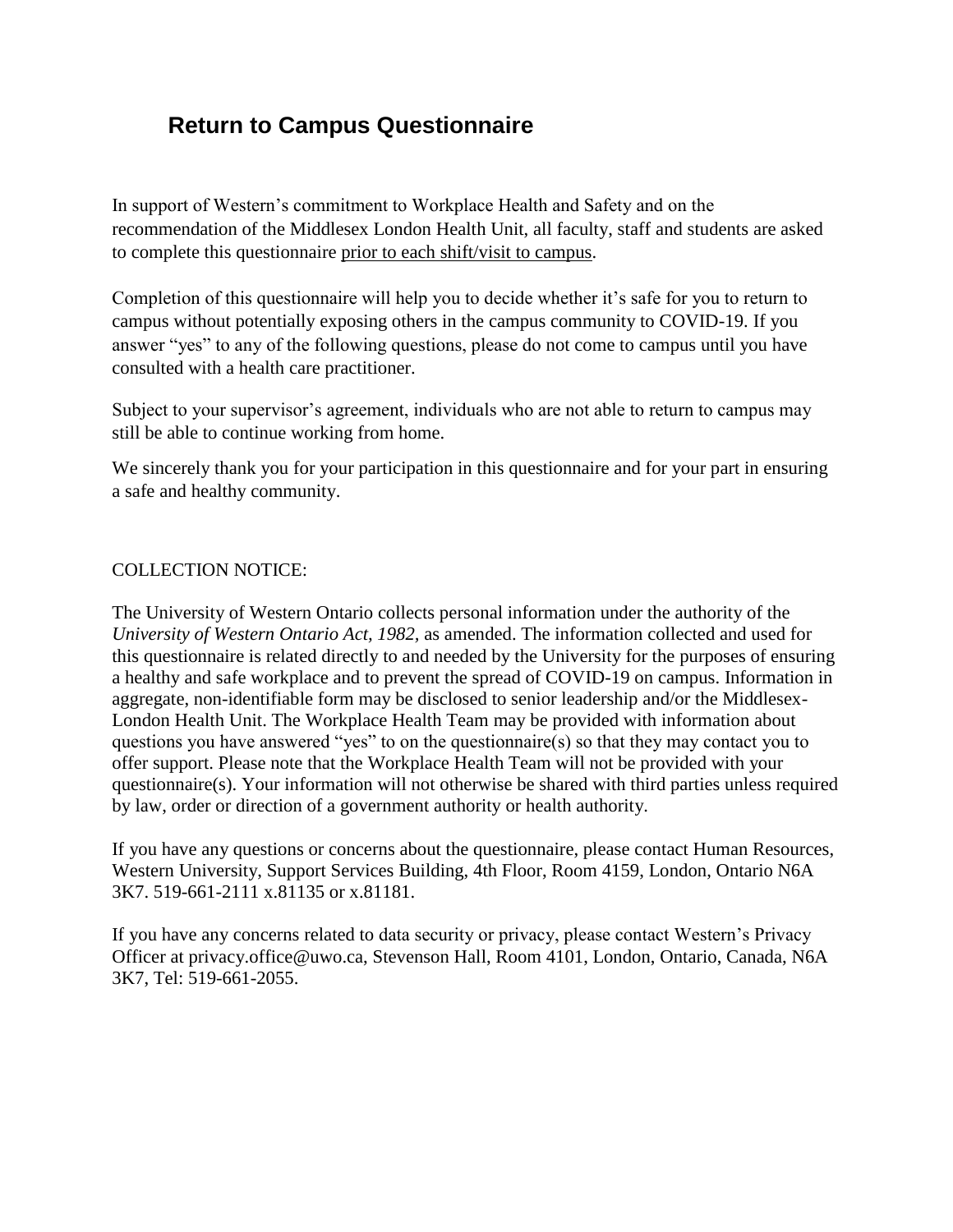To return to campus, you must complete this COVID-19 questionnaire as part of our Health and Safety precautions.

#### **I do not wish to complete the COVID-19 questionnaire at this time.**

 $\Box$ 

#### **Symptoms:**

Are you experiencing any of the following symptoms?

- fever (37.5 C or greater)
- new, unexplainable symptoms of fatigue / malaise / muscle aches
- new nausea/vomiting, diarrhea, abdominal pain
- new loss of smell/taste disturbance
- pink eye (conjunctivitis)
- chills
- new/worsening acute respiratory illness symptoms such as cough, shortness of breath, sore throat, runny nose or difficulty swallowing. \*\* Please respond 'No' if the symptom is preexisting (e.g. asthmas, allergies, etc.) or you have been cleared to return to campus by your health care practitioner.\*\*

 $\circ$ 

No

 $\bigcirc$ 

Yes

#### **Possible exposure:**

Have you had close unprotected contact within the last 14 days with:

- a confirmed case or probable case of COVID-19; or
- a person with acute respiratory illness who has been to a country/region where COVID-19 is present?

 $\bigcirc$ 

No

 $\bigcirc$ 

Yes

#### **Travel:**

Have you travelled outside of Canada within the last 14 days?

 $\circ$ 

No

 $\circ$ 

Yes

#### **Comments:**

Please enter any other comments that may be of importance regarding return to work.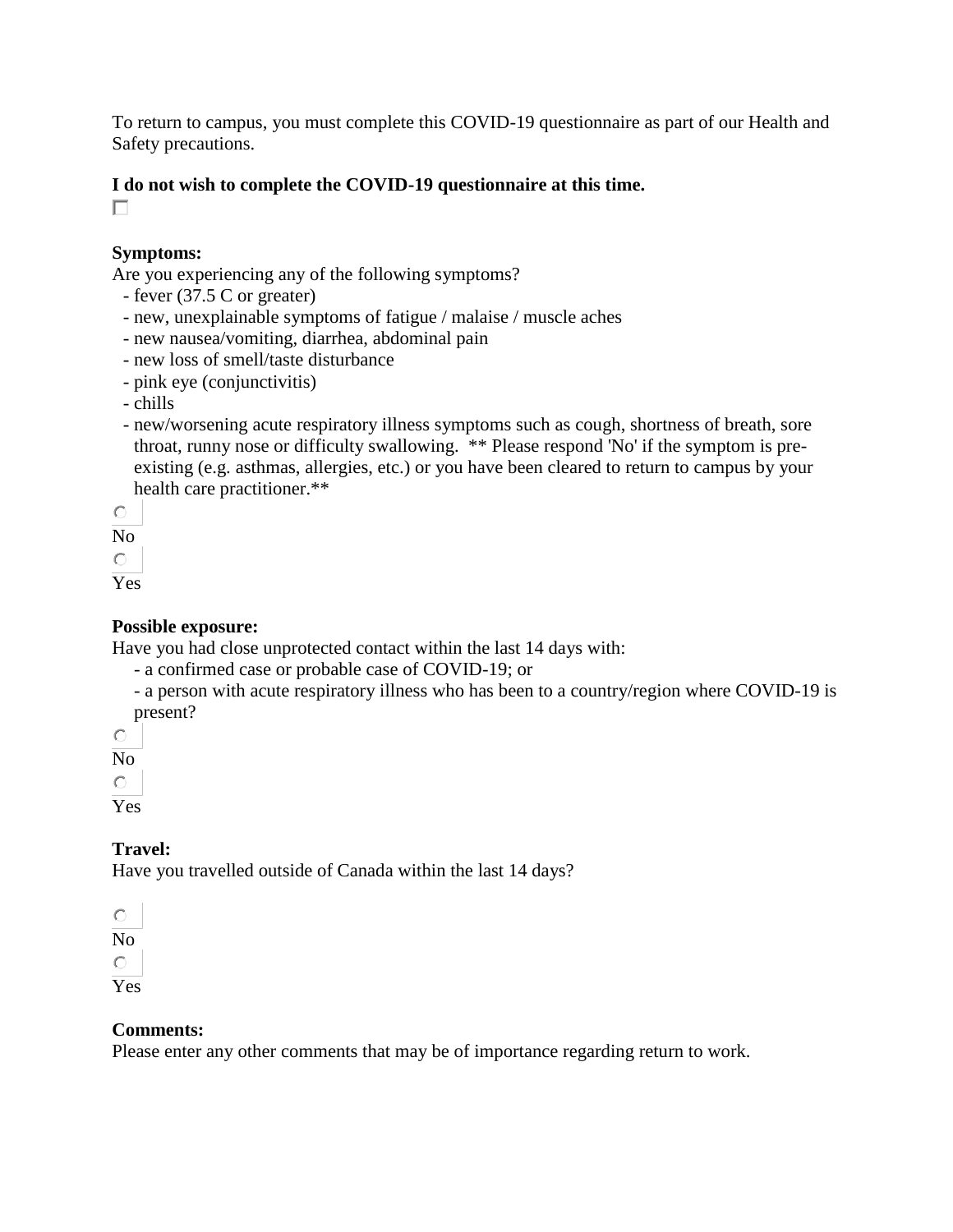# **If all responses are NO**

Thank you for completing the questionnaire. Based on your replies, please report to campus when indicated by your supervisor.

Please continue to monitor your health and complete this questionnaire prior to each shift or visit to campus. Should you become sick during your shift, please leave campus.

Should you become sick or unable to report to campus later, please use the Absence Notification tool (also here in My Human Resources) to notify Western.

The [Province of Ontario](https://files.ontario.ca/moh-covid-19-protecting-ontarians-through-enhanced-testing-en-2020-05-29.pdf) has released testing guidance that now indicates that you should visit an assessment centre if you:

- have at least one of the [symptoms of COVID-19](https://www.ontario.ca/page/covid-19-stop-spread#section-0)
- do not have symptoms but are concerned you might have been exposed
- do not have symptoms but think you are at risk through your employment (e.g. if you are an essential or health care worker)
- would like to be tested

If you have medical questions, please contact your family doctor, Telehealth Ontario at 1-866- 797-0000 or Workplace Health at Western at [workplacehealth@uwo.ca](mailto:workplacehealth@uwo.ca)

## **If any response is YES**

Thank you for completing the Questionnaire.

Please contact your family doctor before returning to work.

The [Province of Ontario](https://files.ontario.ca/moh-covid-19-protecting-ontarians-through-enhanced-testing-en-2020-05-29.pdf) has released testing guidance that now indicates that you should visit an assessment centre if you:

- have at least one of the [symptoms of COVID-19](https://www.ontario.ca/page/covid-19-stop-spread#section-0)
- do not have symptoms but are concerned you might have been exposed
- do not have symptoms but think you are at risk through your employment (e.g. if you are an essential or health care worker)
- would like to be tested

If you have medical questions, please contact your family doctor, Telehealth Ontario at 1-866- 797-0000 or Workplace Health at Western at [workplacehealth@uwo.ca.](mailto:workplacehealth@uwo.ca)